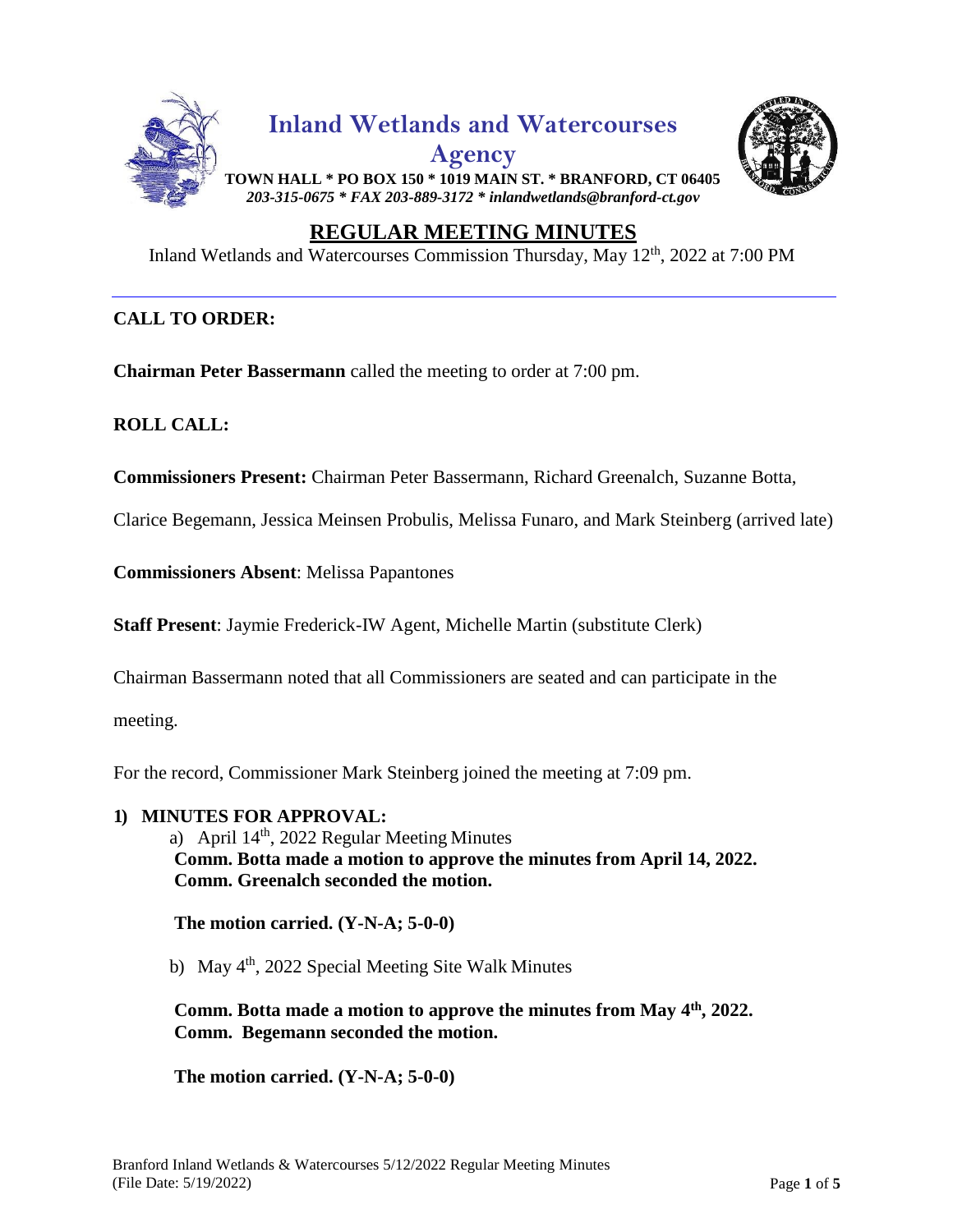# **2) APPLICATIONS FOR RECEIPT:**

- a) BRIW#22.04.01 | 75 Block Island Road (E10/1/2 Branford Sewer Authority Treatment Plant) | Addition of a closed-piped septage receiving unit adjacent to existing building
	- $\circ$  J. Frederick noted that the Town Engineer John Hoefferle & Brian Devlin-Superintendent of the Treatment Plant were also present to give an overview of the project.
	- o John Hoefferle spoke first and reviewed the plan for the septage receiving unit and explained the need for this unit. Jaymie Frederick displayed an aerial colored photo. Chairman Bassermann and the commissioners asked a few questions.
	- o Jaymie Frederick asked the commission if they would like a wetlands delineation done for this project? Do they want any additional information? Do they want to do a site walk? The consensus was that the commission is getting answers to their questions.
	- o John Hoefferle gave some additional comments and said they are looking into ways to protect the plant from sea level rise issues and from heavy rains from storms.
- b) IW#22.05.01 | 85 Todds Hill | Installation of an above ground pool
	- i) Possible agent approval

Jaymie Frederick displayed the site plan and explained this is an above ground pool approximately 65 feet away from the wetland and the addition of a retaining wall (under 3 ft tall). She noted that the material they are removing for the installation of the pool will be used in another location on the property to level it. She feels this could be an administrative approval. She noted the property owners were present for any questions.

Jaymie Frederick reviewed the conditions of approval for them. The commission discussed this and agreed this could be approved administratively by staff.

- c) IW#22.05.02 | 32 Ramblewood Drive | construction of a deck
	- i) Possible agent approval
	- ii) Consider waiver of soil scientist report
		- o Jaymie Frederick reviewed the application saying this is a second level deck off the back of the house and displayed an aerial gis map showing the wetland delineation and the watercourse. She met with the property owner on site and took soil samples to see if they were indicative of wetland soils and found some modeling at the edge of the lawn. She didn't test extensively. She said the ground disturbance is limited to the footings, and crushed stone will be placed under the deck; she asked the commission if they felt a soils report was needed. She asked the commission if they approve of an administrative approval for this application. She displayed photos of the site.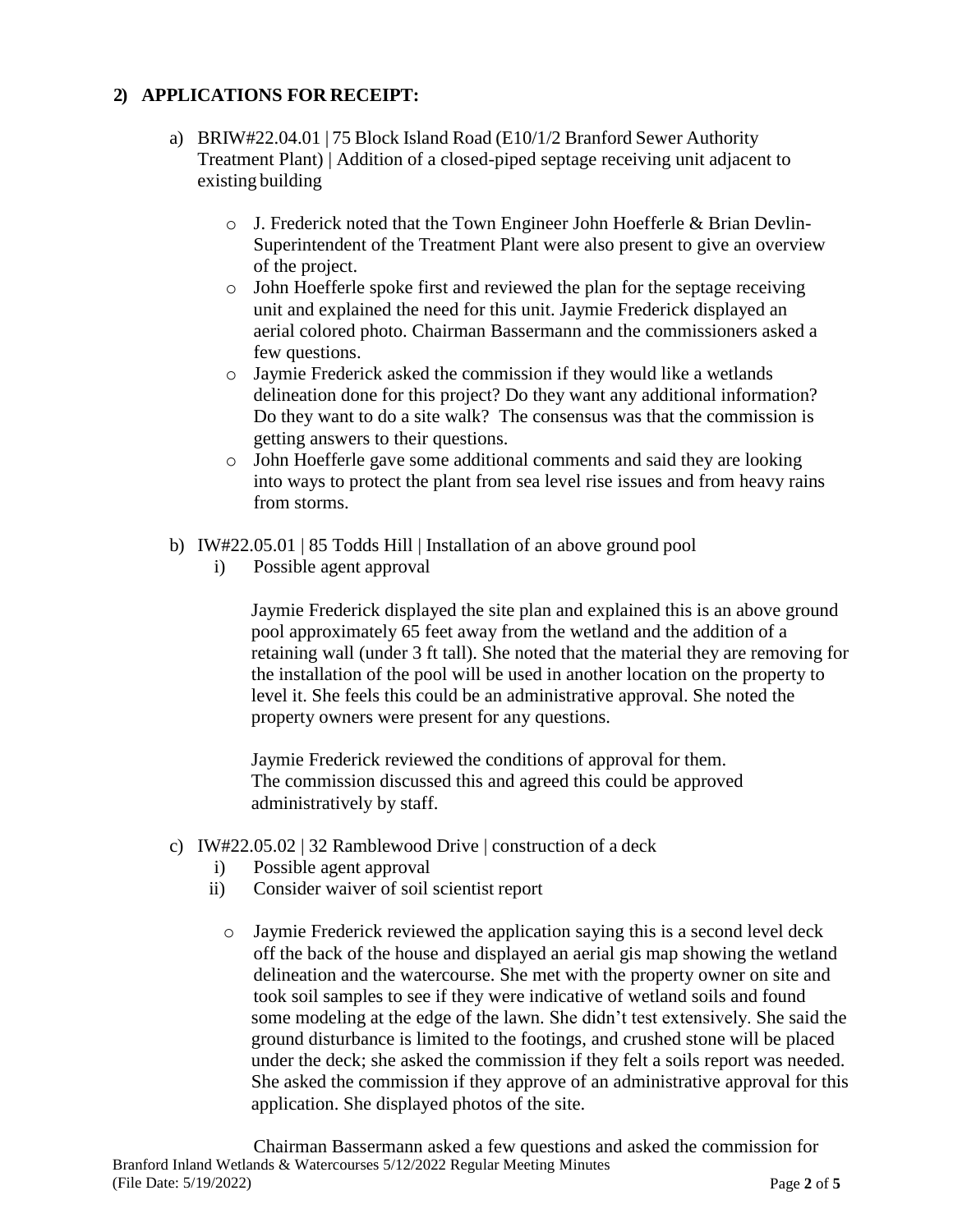their comments. The consensus was that no soil scientist is needed and they approved of an administrative approval.

# **3) APPLICATIONS FOR REVIEW:**

- a) IW#22.03.02 | Hemlock Road | address existing erosion issue on embankment
	- o Jaymie Frederick noted a revised plan was received for this and the project engineer was present to speak and address the questions the Commission had from the previous meeting.
	- o Gregg Fedus (Fedus Engineering) represented the applicant and displayed a site plan noting they looked at several options to address the issue. He spoke of a large tree at the site and the methods to keep it there. He said work will begin during a dry period over the summer.
	- o The commission discussed this and asked some questions.
	- o Jaymie Frederick reviewed the RWA letter and reviewed the staff report.

**Comm. Greenalch made a motion to approve IW#22.03.02 (Hemlock Rd) based upon plans submitted by the Engineer and the condition that J. Frederick referred to be included and general provisions and the standard condition.**

# **Comm. Steinberg seconded the motion. The motion carried. (Y-N-A 7-0-0)**

- b) IW#22.04.02 | 125 Thimble Island Road | Subdividing lot and construction of a new, single family home
	- $\circ$  J. Pretti ( Criscuolo Engineering) represented the applicant explaining that the proposal is to split another lot on the corner and make almost even split. The applicant proposes to build a new home on the other lot facing the water .He highlighted the site plan and noted that the soil scientist identified the lawn area as an inland wetland.
	- o The commission asked a few questions.

# **Comm. Botta made a motion to approve IW#22.04.02 (125 Thimble Island Rd.) with the condition that the applicant return with individual site plan and septic reserve applications.**

### **Comm. Greenalch seconded the motion. The motion carried. (Y-N-A 7-0-0)**

# **4) JURISDICTIONAL RULING REQUEST:**

- a) 100 Hosley Avenue | RWA | Lake Saltonstall | maintenance of stormwater treatment system
	- o Chairman Bassermann explained the commission received a letter from the Regional Water Authority and Ron Waters (RWA) was also present. He will explain further.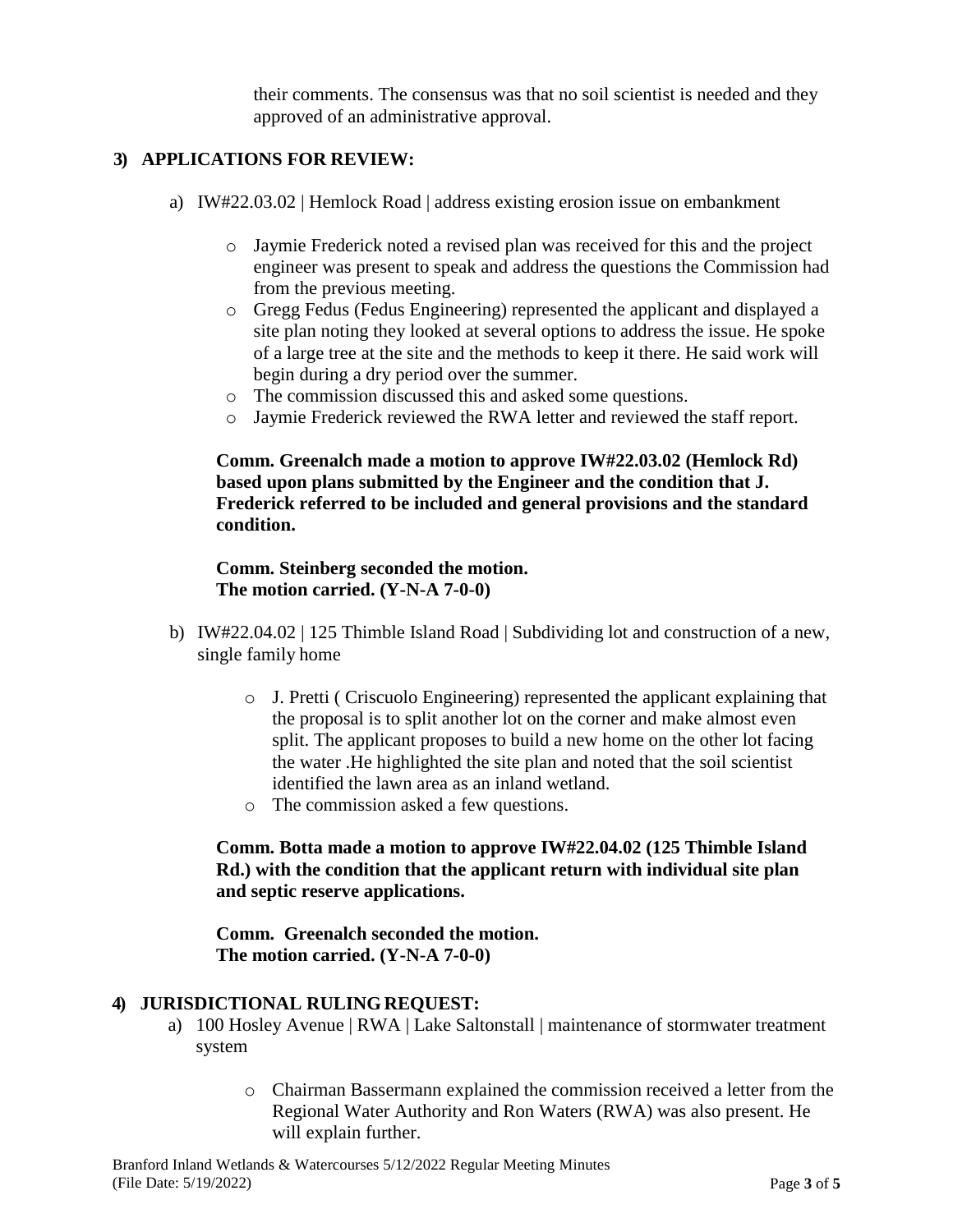- o Ron Waters said this is the first time they are doing maintenance on this system. It was installed in 1998 and has filled with sediment over time. He noted this is unique in that it is in an area of woods and Inland Wetlands.
- $\circ$  The commission asked some questions and decided to do a site walk. They agreed they would meet on June 2 at Lake Saltonstall at 5 pm.

# **5) ENFORCEMENT:**

- a)  $2<sup>nd</sup> NOV | 20$  Huntington Drive | removal of trees and placement of debris
	- o Jaymie Frederick explained the history of this starting in 2019 with the removal of trees and the regrowth of vegetation. Then there was woody debris near the Inland Wetland. She contacted the property owner and he did contact a soil scientist. She asked the commission for comments.
	- o The commission advised her to follow up and there is no progress made on the site then a cease and correct order will be needed.
- b) CC#22.05.01 & NOV | 35 Bayberry Lane | clearing of vegetation and ground disturbance within 100' of a wetland
	- i) Just cause hearing
	- ii) Review of restoration plan

Jaymie Frederick said the office received a complaint and she sent a notice of violation then a cease and correct. She noted the property owner was In attendance at the meeting for any questions.

The homeowner spoke and said the tree was blown over in a storm then he Removed invasives roses and another tree. So, the clearing was related to the clean up after the storm from 2020.

Commission determined that seeding could commence but that management plan for restoration area addressing maintenance and invasive species management shall be submitted for review.

### **6) OTHER BUSINESS:**

- a) Permit mod request for IW#13.06.03 (Gould Lane Subdivision) and IW#20.11.03 | 65 Gould Lane (single family house)
	- i) Minor modification to drainage

Jaymie Frederick displayed the site plan and gave an update on the site.

Ryan McEvoy spoke next and reviewed the issues, saying the solution is to divert the runoff. This will be an effort to divert surface flow. This will cause no change in the drainage patterns.

**Comm. Greenalch made a motion to approve IW#13.06.03 & IW#20.11.03 Minor modifications.**

**Comm. Botta seconded the motion. The motion carried. (Y-N-A 7-0-0)**